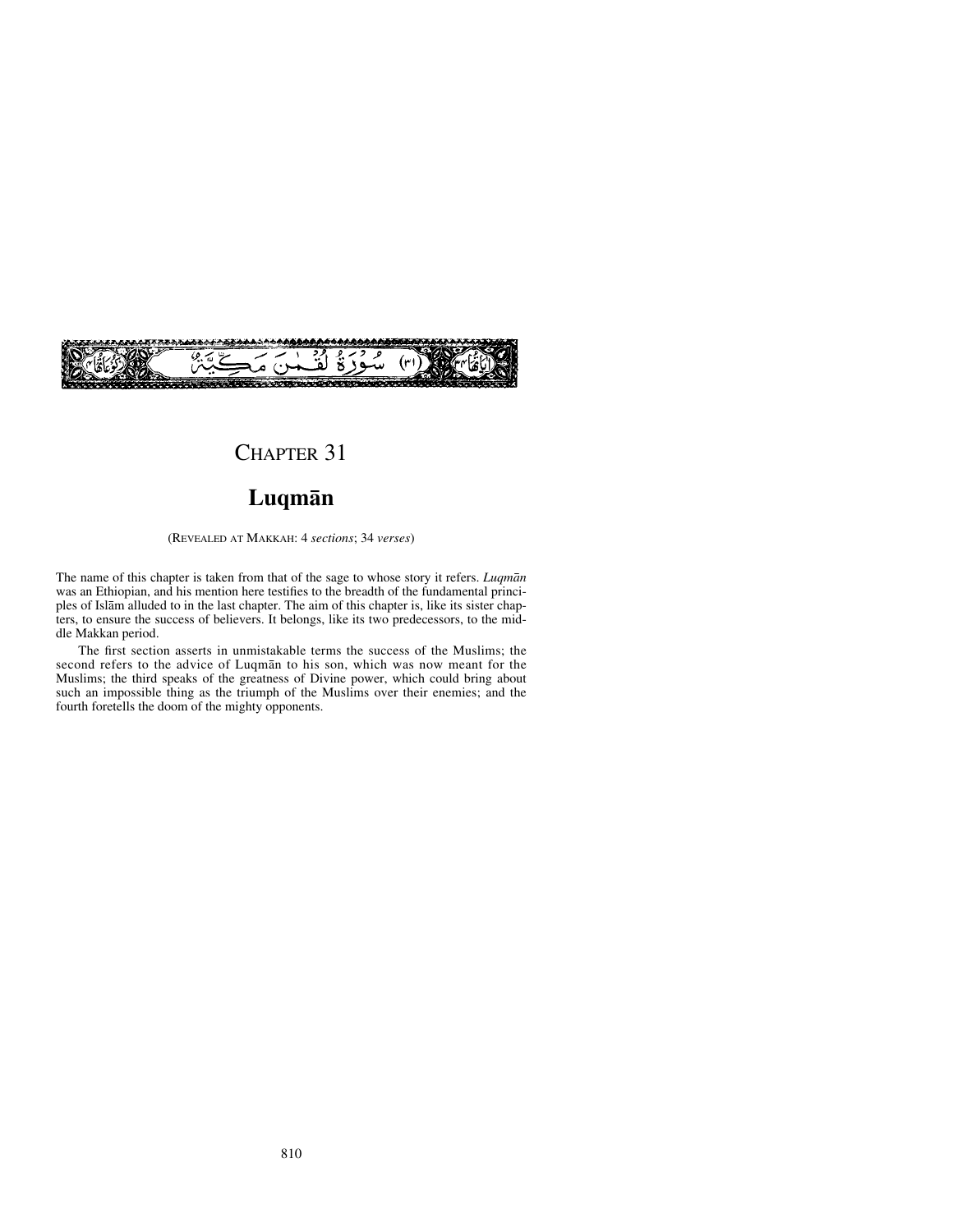### SECTION 1: **Believers will be successful**

In the name of Allåh, the Beneficent, the Merciful.

**1** I, Allåh, am the Best Knower.

**2** These are the verses of the Book of Wisdom —

**3** A guidance and a mercy for the doers of good,

**4** Who keep up prayer and pay the poor-rate and who are certain of the **Hereafter** 

**5** These are on a guidance from their Lord, and these are they who are successful.

**6** And of men is he who takes instead frivolous discourse to lead astray from Allåh's path without knowledge, and to make it a mockery. For such is an abasing chastisement.*<sup>a</sup>*

**7** And when Our messages are recited to him, he turns back proudly, as if he had not heard them, as if there were deafness in his ears; so announce to him a painful chastisement.

**8** Those who believe and do good, for them are Gardens of bliss,

**9** To abide therein. A promise of Allåh in truth! And He is the Mighty, the Wise.

**10** He created the heavens without pillars that you see, and cast mountains on the earth lest it should be convulsed with you,<sup>*a*</sup> and He spread on it animals بِسْبِهِ اللهِ التَّخْسُنِ الرَّحِيْمِيِّ العالج تِلْكَ أيْتُ الْكِتْبِ الْحَكِيْمِيِّ وْ مَى وَّ رَجْبَةً لِّلْمُجْسِنِينَ ۞ الَّنْ يُنْ يُقِيْهُوْنَ الصَّلْوَةَ وَيُؤْتُوْنَ الزَّكْرِةَ وَهُمْ بِالْأَخِرَةِ هُمْ يُؤْتِنُوْنَ ﴾ أُولَيْكَ عَلَى هُدَّى صِّنَى لَّهِ تِعْمَرَ دَأُولَيْكَ هُمُ الْمُفْلِحُنِّنَ۞ وَ مِنَ النَّاسِ مَنْ تِّشْتَرِي لَهُ وَ الْحَدِيْتِ لِيُضِلَّ عَنْ سَبِيْلِ اللهِ بِغَيْرِ عِبْلُمِ تَوَّتَيْخِذَهَا هُـزُوَّا ۖ أُولَّيْكَ لَهُمْ عَذَابٌ مُّهِينٌ ٥ وَ إِذَا تُنْظِي عَلَيْهِ أَيْتُنَا دَلِّي مُسْتَكَبِدًا كَأَنْ لَّمْ يَسْمَعْهَا كَأَنَّ ۚ ذَ ۚ أَذُنِّبَ ۖ وَ وَفَرًا ۚفَبَشِّرُهُ بِعَـٰذَابِ اَلِيْهِمْ ۞ إِنَّ الَّيْنِ يُنَ إِمَيْهُمْ وَعَبِيلُوا الصَّلَحْتِ لَهُمْ جَنّْتُ النَّعِيْمِ ۞ خْلِيدِيْنَ فِيْهَا تُرَعْبَ اللَّهِ حَقًّا تُرَهُوَ الْعَزِيْزُ الْحَكِيْمُ ۞ خَلَقَ السَّمْوٰتِ بِغَكْرِعَمَي تَرَوْنَهَا وَ ٱلَّفَىٰ فِي الْأَرْضِ لَهُ وَالِيهِ ۚ إِنِّي تَبِيبُكَ بِكُمْرَ رَبَثَّ فِيُهَا مِنْ كُلِّ دَآبَةٍ ۚ

10*a.* See 16:15*a*.

<sup>6</sup>*a.* It is a mistake to think that a particular person is meant here. The concluding words of the verse show clearly that the statement is general and applies to all those who take the Qur'ån for a mockery.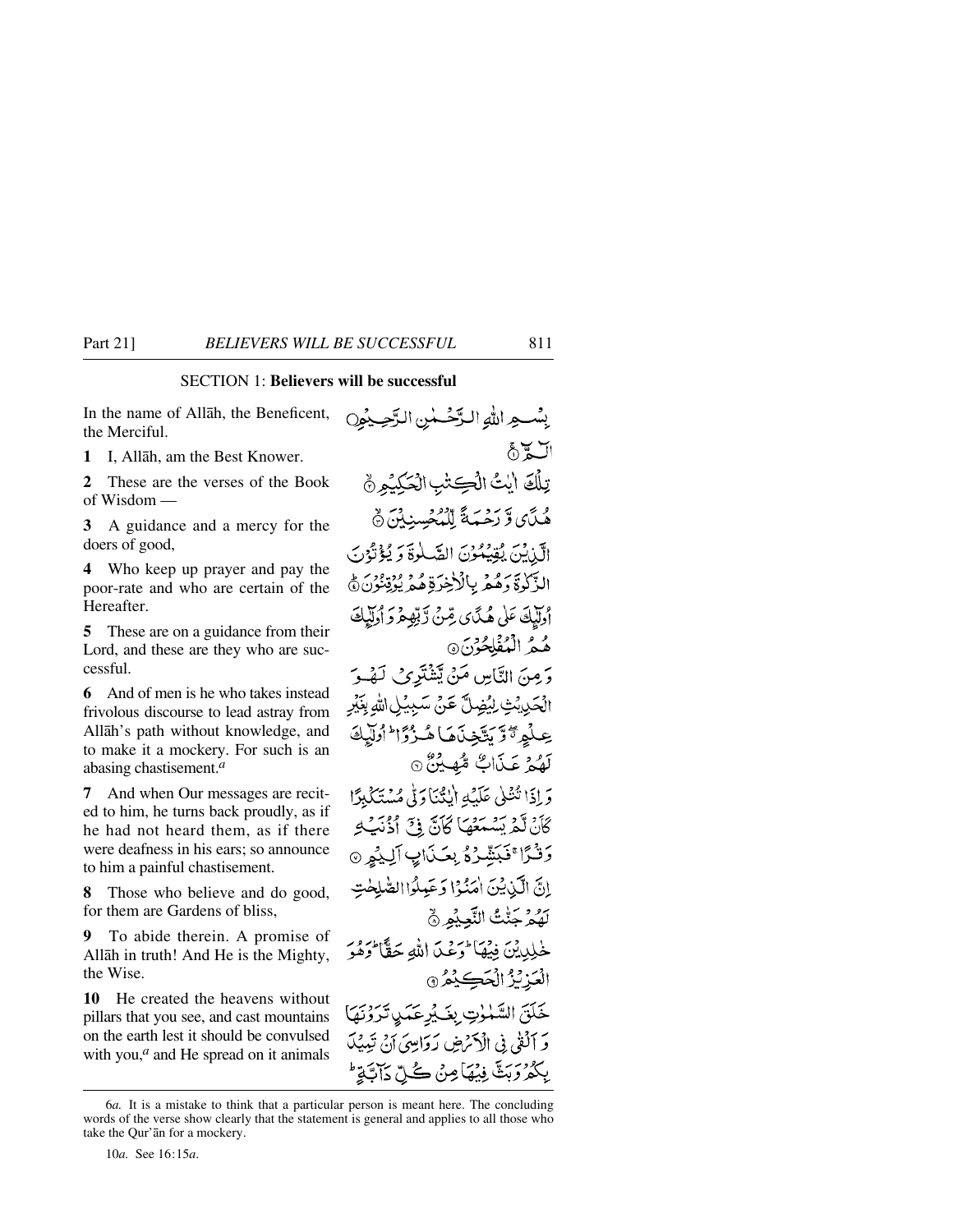of every kind. And We send down water from the clouds, then cause to grow therein of every noble kind.

**11** This is Allåh's creation; now show Me that which those besides Him have created. Nay, the unjust are in manifest error.

دَ أَنْزَلْنَا مِنَ السَّيَاءِ مَآءَ وَأَنْتَكَتْنَا فِيۡهَا مِنۡ ڪُلِّ نَرۡزُ ۭ ڪَرِيۡوِنَ هٰذَاخَلْنُ اللَّهِ فَأَرُوْنِيٌ مَا ذَا خَلَقَ الَّذِيْنَ مِنْ دُوۡنِهٖ ۚ بَلِ الظّٰلِمُوۡنَ فِيُ ضَلْلٍ مُّبِيُنٍ ﴾

### SECTION 2: **Luqmån's Advice to his Son**

**12** And certainly We gave Luqmån wisdom,*<sup>a</sup>* saying: Give thanks to Allåh. And whoever is thankful, is thankful for his own soul; and whoever denies, then surely Allåh is Self-Sufficient, Praised.

**13** And when Luqmån said to his son, while he admonished him: O my son, ascribe no partner to Allåh. Surely ascribing partners (to Him) is a grievous iniquity.

**14** And We have enjoined on man concerning his parents — his mother bears him with faintings upon faintings and his weaning takes two years saying: Give thanks to Me and to thy parents. To Me is the eventual coming.*<sup>a</sup>*

**15** And if they strive with thee to make thee associate with Me that of which thou hast no knowledge, obey them not, and keep kindly company with them in this world,<sup>*a*</sup> and follow وَ لَقِينَ اٰتَيْنَا لَقَيْسَ الْجِكْيَةَ أَنِ اشْكُرْ لِلْهِ ۚ وَ مَنْ يَتَّشَكَّرُ فَإِنَّمَا يَشْكُرُ لِنَفْسِهِ ۚ وَ مَنْ كَفَرَ فَيَانَ اللَّهَ غَنِيٌّ حَسِبٌ كُنَّ

وَاذْ قَالَ لَقُمْنُ لِابْنِهِ وَهُوَيَطِّكُ يْبُنَّ لَا تُشْرِكْ بِاللَّهِ إِنَّ الشَّرْكَ لَظُلُمٌ عَظِيْمٌ ۞

وَوَصَّيْنَا الْإِنْسَانَ بِوَالِدَيْ صَدَرَهُ أَشَّةَ وَهُنَّا عَلَىٰ وَهُمِن وَّ فِضَـٰلُهُ فِي عَامَيْنِ أَنِ اشْكُرُ لِيُ وَلِوَالِ لَيْكُ الَيَّ الْمَصِلَّرُ @ وَ إِنْ جَاهَلْكَ عَلَى آنُ تُشْرِكَ بِيُ مَا لَيْسَ لَكَ بِهِ عِلْمٌ لِنَّكَلَ تُطِعُهُ مَا رَ صَاحِبُهُمَانِي الدُّنْيَامَعُرُرُنَا تَوَاتَبَعُ

<sup>12</sup>*a.* From what is stated of him, Luqmån seems to have been an Ethiopian. It is very probable that the Greek "*Æ*sop" is a corruption of "Ethiopian" and is identical with Luqmån. The Qur'ån accepts many prophets besides those mentioned in the Bible.

<sup>14</sup>*a.* Verses 14 and 15 are parenthetical, enjoining the duty of obedience to parents, because it is a parent who is advising his son.

<sup>15</sup>*a.* Notwithstanding the great stress that the Holy Qur'ån lays here and elsewhere on the duty of obedience to parents, it also warns against attaching undue importance to that duty when the same clashes with a still higher duty, viz., one's duty to one's Maker.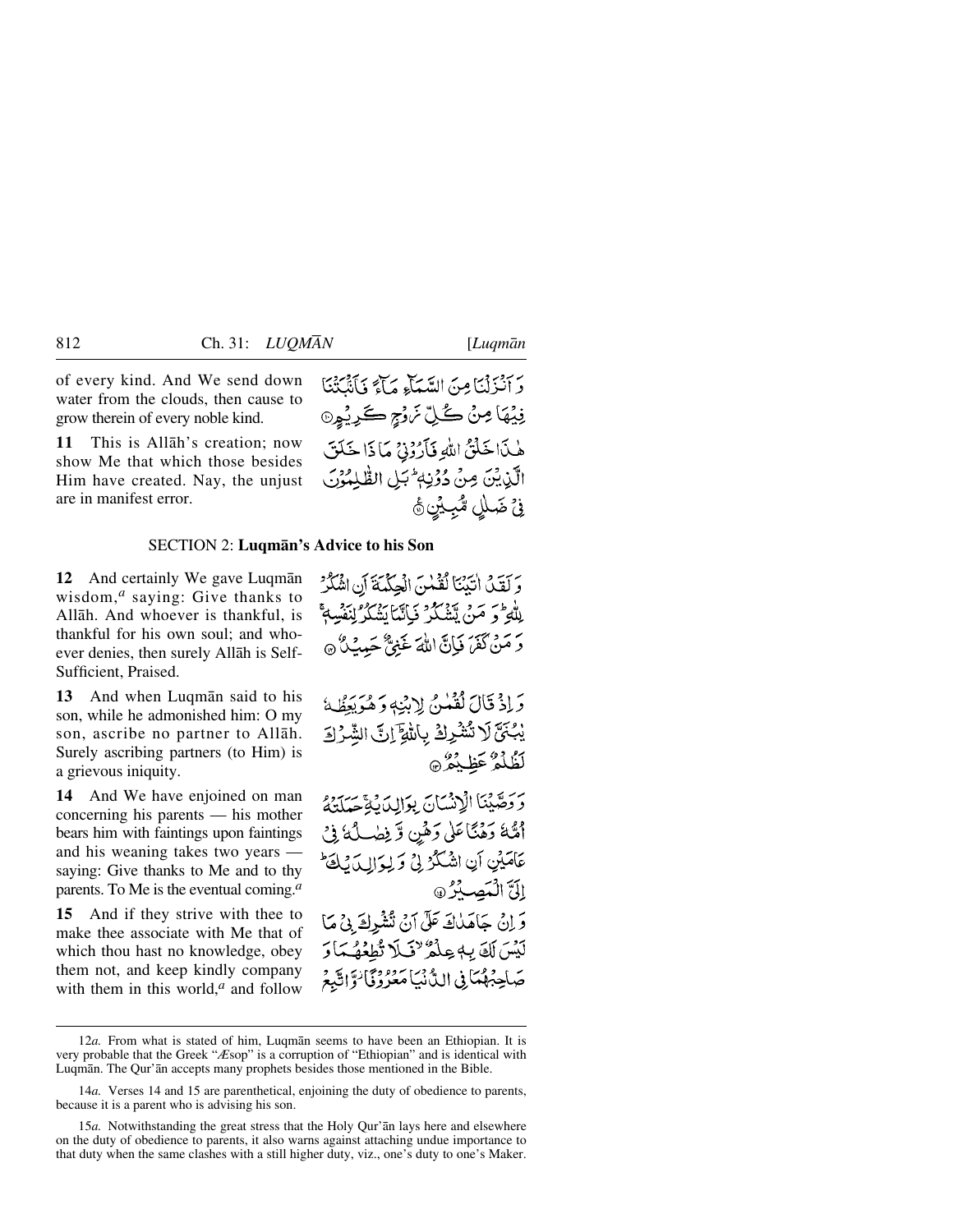the way of him who turns to Me; then to Me is your return, then I shall inform you of what you did.

**16** O my son, even if it be the weight of a grain of mustard-seed, even though it be in a rock, or in the heaven or in the earth, Allåh will bring it forth. Surely Allåh is Knower of subtilities, Aware.

**17** O my son, keep up prayer and enjoin good and forbid evil, and bear patiently that which befalls thee. Surely this is an affair of great resolution.

**18** And turn not thy face away from people in contempt, nor go about in the land exultingly. Surely Allåh loves not any self-conceited boaster.

**19** And pursue the right course in thy going about and lower thy voice. Surely the most hateful of voices is braying of asses.*<sup>a</sup>*

سَبِيلَ مَنْ أَنَابَ إِلَيَّ بِيُمِّ إِلَيَّ مَدْحِمَكُمْ فَأَنَبِّئُكُمُ بِمَا كُنْتُمُ تَعْبَلُوْنَ۞ يْبُكِّيَّ إِنَّهَآ إِنْ تَكُّ مِثْقَالَ حَيَّةٍ مِّنْ خَرْدَلِ فَتَكَكَّنُّ فِي صَخْرَقِ أَوْ فِي السَّنْبِلِتِ آَدْ فِي الْآَسُ ضِ يَأْتِ بِهَا اللَّهُ إِنَّ اللَّهَ لطبف خبيره يْبُنِيِّ أَقِيمِ الصَّلْوَةَ وَأَمْرُ بِالْهَعْرُوْفِ وَإِنَّهَ عَنِ الْمُنْكَرِ وَاصْبِرْ عَلَى مَآ آصَابَكَ إِنَّ ذٰلِكَ مِنْ عَزْمِ الْأُمُّرُرِ ﴾ دَ لَا تُصَعّرُ خَدّاكَه لِلنَّاسِ دَلَا تَمْش فِي الْأَحْرَضِ مَيْرَجًا ۖ إِنَّ اللَّهَ لَا يُجِبُّ

ڪُلَّ مُخْتَال فَخُرُ*مَ*ا هَ وَاتَّصِدُنِّي مَشْيِكَ وَاغْضُضْ مِنْ صَوْتِكَ إِنَّ أَنْكَبَ إِلَىٰ صَوَاتِ لَصَوْتُ الْجَمِيْرِ ﴾

### SECTION 3: **Greatness of Divine Power**

**20** See you not that Allåh has made subservient to you whatever is in the heavens and whatever is in the earth, and granted to you His favours complete outwardly and inwardly? And among men is he who disputes concerning Allåh without knowledge or guidance or a Book giving light.*<sup>a</sup>*

آلهُ تَيْرُوْا أَنَّ اللَّهَ مَبَيْتُرَ لَڪُمْ مَّا في السَّمْلِتِ وَ مَا فِي الْأَدْضِ وَٱسْبَغَ عَلَيْكُمْ نِعَيْدَهُ ظَاهِرَةً وَ بِأَطِنَةً فَوَمِنَ النَّاسِ مَنْ يُّجَادِلُ فِي اللَّهِ بِغَيْرِ عِلْمٍ وَّلَا هُدَّي وَّلَا ڪِتُب هُنِـَـبُرِ ۞

In fact any duty, however great, must be sacrificed before a higher duty, and one's duty to one's Maker is the highest of all duties.

<sup>19</sup>*a.* Humility and meekness were taught by every prophet. Even an Ethiopian preached the meekness and humility which was preached by Jesus.

<sup>20</sup>*a.* The words are meant as well for the Muslims. So long as they adhered to the *Book giving light* they continued to advance in the world, and they will again lead the world when they place the *Book giving light* in the forefront.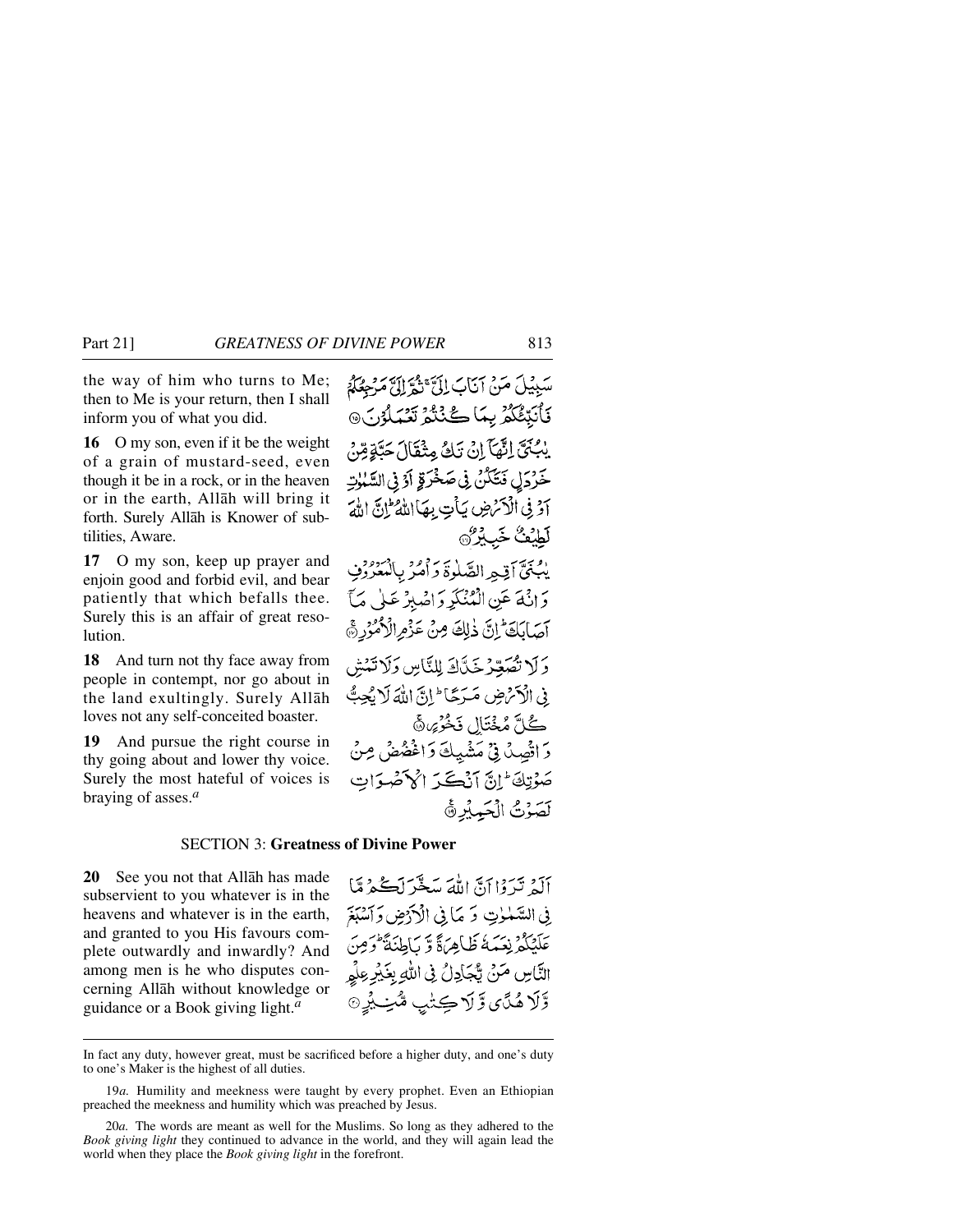**21** And when it is said to them, Follow that which Allåh has revealed, they say: Nay, we follow that wherein we found our fathers. What! Though the devil calls them to the chastisement of the burning Fire!

**22** And whoever submits himself to Allåh and does good (to others), he indeed takes hold of the firmest handle. And Allåh's is the end of affairs.

**23** And whoever disbelieves, let not his disbelief grieve thee. To Us is their return, then We shall inform them of what they did. Surely Allåh is Knower of what they did. Surely Allåh is Knower of what is in the breasts.

**24** We give them to enjoy a little, then We shall drive them to a severe chastisement.

**25** And if thou ask them who created the heavens and the earth? they will say: Allåh. Say: Praise be to Allåh! Nay, most of them know not.

**26** To Allåh belongs whatever is in the heavens and the earth. Surely Allåh is the Self-Sufficient, the Praised.

**27** And if all the trees in the earth were pens, and the sea with seven more seas added to it (were ink), the words of Allåh would not be exhausted. Surely Allåh is Mighty, Wise.*<sup>a</sup>*

وَإِذَا قِبِيلَ لَهُمُهُ النَّبِعُوْا مَآ أَنْنَزَلَ اللَّهُ قَالُوْا بَلْ نَتَّبِعُ مَا رَجَدْنَا عَلَيْهِ أنآء بأط أوكنز كان الشبطام بدو ووء إلىٰ عَذَابِ السَّعِيْرِ @ دِ مَنْ يَسْكِمْ دَحِقِيَةَ إِلَى اللَّهِ دَهْدَ مُحْسِنٌ نَقَلِ اسْتَمْسَكَ بِالْعُرْوَةِ الْمُرْثَقْ وَلِلِّي اللَّهِ عَاقِبَةٌ الْأُمُوْسِ ۞ رَ مَنْ كَفَرَ ذَلِكَ يَحْرُّنُكَ كَفَرُهُ إِلَيْنَ مَرْجِعُهُمْ نَنْنَبِّئُهُمْ بِمَاعَيِلُوْا ِ إِنَّ اللهَ عَلِيْمُ بِنَاتِ الصُّدُوْيِنِ بْسَعْهُمْ قَبْلِيْلاً ثُمَّ نَضْطَدُّهُ ﴾ إِلِ عَدَابٍ غَـلِيۡظِ ۞ وَلَيْنِنْ سَأَلْتَهُمْ مِّنْ خَلَقَ السَّمْلُوتِ وَ الْأَمْرَضَ لَيَقُوْلُنَّ اللَّهُ ۖ فَيْلِ الْعَدَلُ لِلْهِ تَبِلُ أَكْثَرُهُمُ لَا يَعْلَمُونَ ۞ لِلَّهِ مَا فِي السَّلْوٰتِ وَالْأَمْ ضِ إِنَّ اللهَ هُوَ الْغَنِيُّ الْحَمِيْلُ وَلَوْاَنَّ مَا فِي الْكَرْضِ مِنْ شَجَرَةٍ ٱقْلَامٌ وَّالبَحْرُ يَمُـٰلُّهُ مِنْ بَعۡـٰ بِهِ سَبْعَـةُ آبُحُرٍ مَّا نَفِيَتَ كَلِمْتُ اللَّهِ إِنَّ اللَّهَ عَزِيْزٌ حَكِيْرٌ ﴾

<sup>27</sup>*a*. I'Ab thinks this verse and the two that follow belong to Madinan revelation, but there is no indication in the text, nor any evidence, to show that they were not revealed at Makkah. A similar statement is contained in another early Makkan revelation; see 18:109. It is noteworthy that a man who himself could not use the pen and who lived in a country where pen and ink were at any rate scarce, expresses such an idea of the abundance of pens and ink. While containing a prophetic allusion to the abundant use of pen and ink in the world, the words are expressive of the unimaginable vastness of the Creation of God, for everything created is a word of God in the sense that it is created by Divine commandment.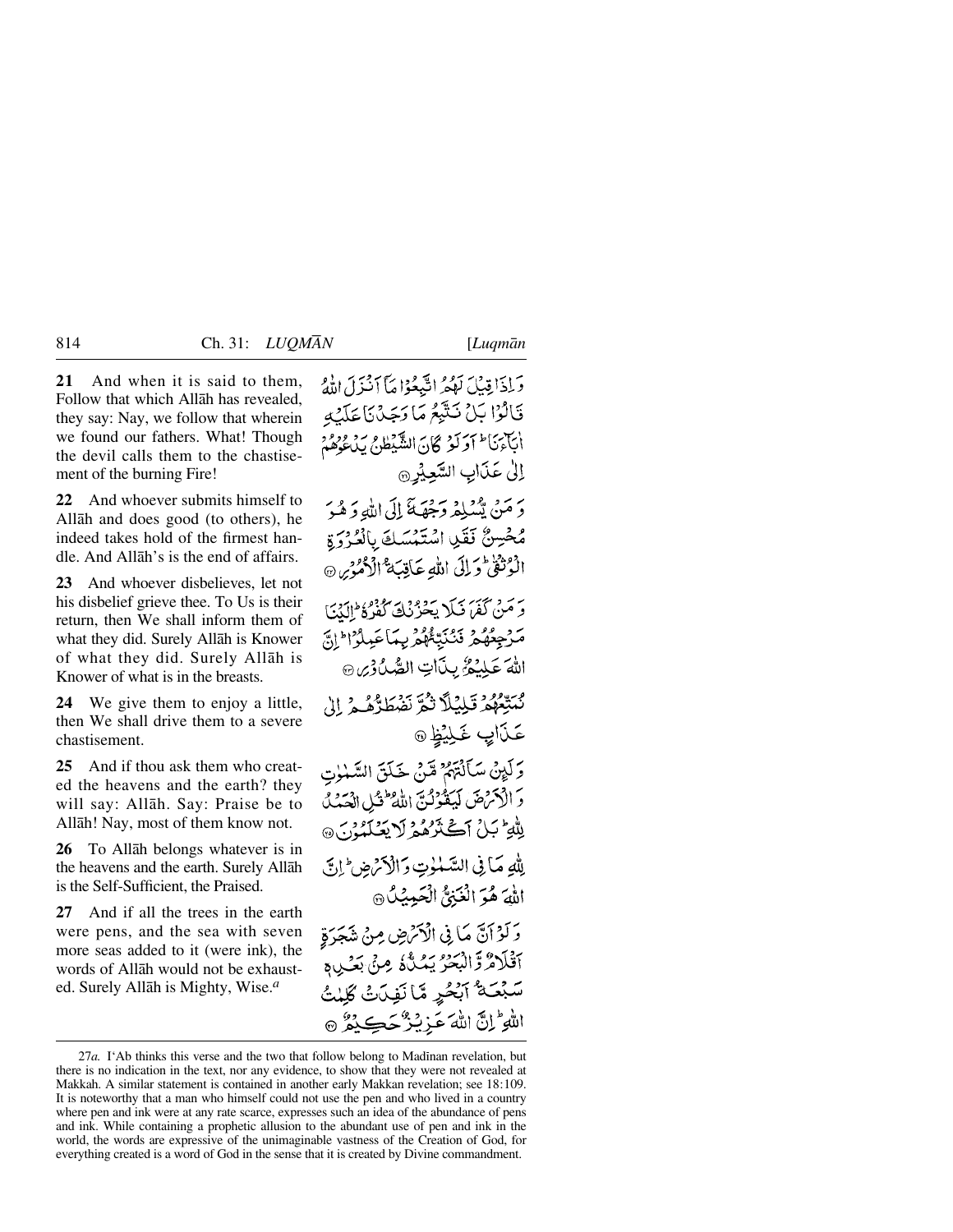**28** Your creation or your raising is only like a single soul. Surely Allåh is Hearing, Seeing.

**29** Seest thou not that Allåh makes the night to enter into the day, and He makes the day to enter into the night, and He has made the sun and the moon subservient (to you) — each pursues its course till an appointed time — and that Allåh is Aware of what you do?

**30** This is because Allåh is the Truth, and that which they call upon besides Him is falsehood, and that Allåh is the High, the Great.

#### SECTION 4: **The Doom comes**

**31** Seest thou not that the ships glide on the sea by Allåh's grace, that He may show you of His signs? Surely there are signs in this for every patient endurer, grateful one.*<sup>a</sup>*

**32** And when a wave like awnings covers them, they call upon Allåh, being sincere to Him in obedience. But when He brings them safe to land, some of them follow the middle course. And none denies Our signs but every perfidious, ungrateful one.

**33** O people, keep your duty to your Lord and dread the day when no father can avail his son in aught, nor the child will avail his father. Surely the promise of Allåh is true, so let not this world's life deceive you, nor let the archdeceiver deceive you about Allåh.*<sup>a</sup>*

آلَمْ تَرَ آنَّ الْفُلُكَ تَجْرِيُّ فِي الْبَحْرِ بِنِعْمَتِ اللَّهِ لِيُرِيَكُمْ قِنْ الْبَتِهِ ۚ إِنَّ فِيۡ ذٰلِكَ لَأَيۡتٍ لِّكُلِّ صَبَّارٍ شَكَرٌ مِنَ وَإِذَا غَشِيَهُمْ مَّوْمٌ كَالظُّلَلِ دَعَوْا اللهَ مُخْلِصِيْنَ لَهُ الرِّينُ نَ قَلَمَّا نَجْسُهُمْ إِلَى الْبَرِّ نَبِينُهُمْ مُّقْتَصِلًا وَمَا يَحْمَدُ بِأَيْتِنَآ إِلاَّكُنُّ خَتَّارِ كَفُرُرِ @ نِّأَتْمَا النَّاسُ اتَّقَوْا دِيَّكُمْ دَاخْشَوْا بَدْمًا لآيجزِي وَالِنَّ عَنْ وَلَكِ وَلَا وَلَا مَوْلُوْدٌ مْرَجَازِعَنْ وَّالِدِي شَيْئًا ۖ إِنَّ دَعْهِ الله حَقٌّ فَبِلاَ تَغُدَّنَّكُمُ الْحَيْرَةُ الدُّنْيَاتِةَ وَلَا يَغُرَّتِكُمُّ بِاللَّهِ الْغَــُرُوْسُ

<sup>31</sup>*a.* The *signs for the patient endurer and the grateful one* no doubt contain a hint to the suffering but grateful Muslims, and to their being made a great nation.

<sup>33</sup>*a. Ghar∂r,* which literally means *the great deceiver,* stands for the *devil*.